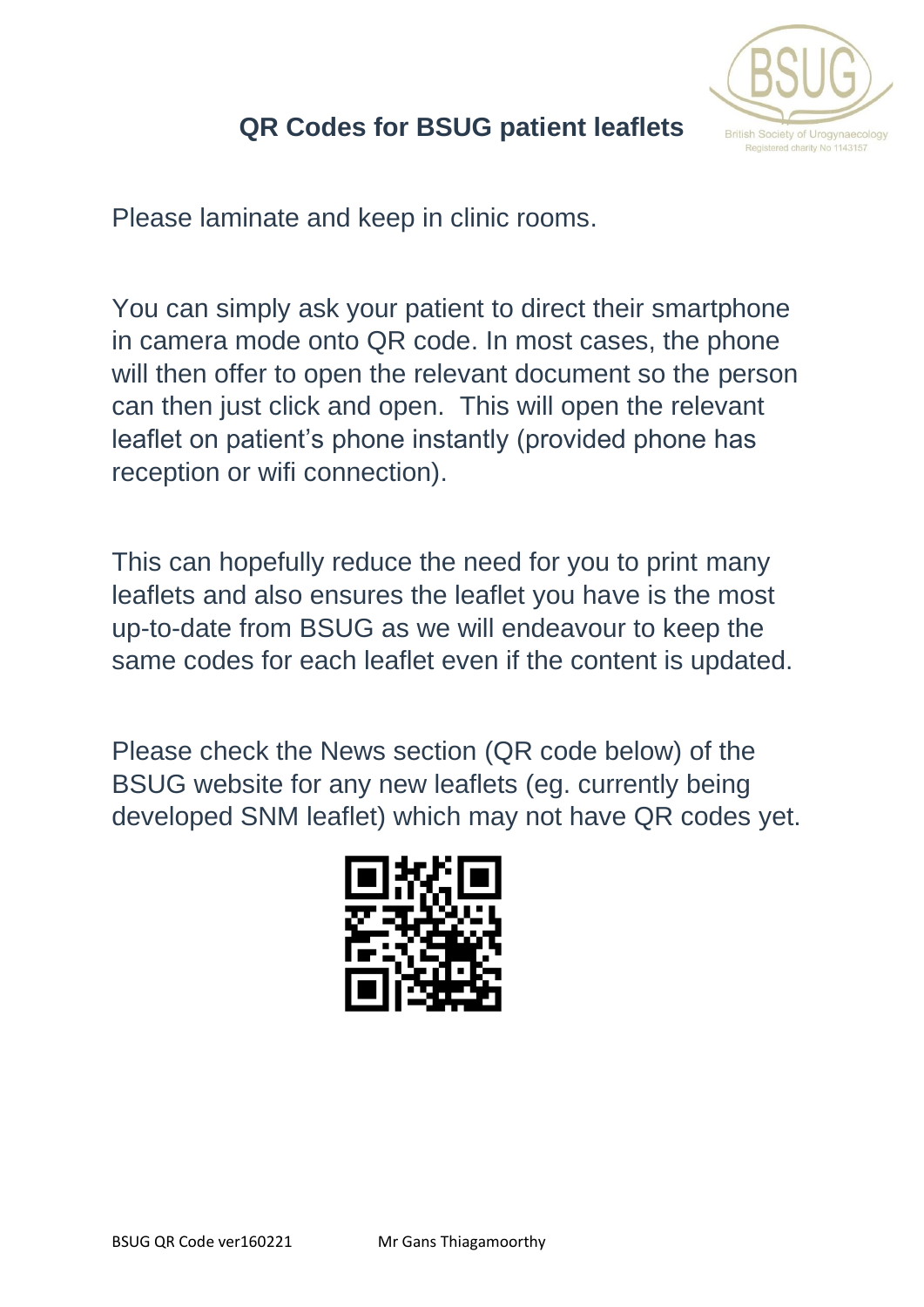### **Pelvic Organ Prolapse**



### **Prolapse of the vaginal wall**

Anterior repair Posterior repair







**Uterine prolapse NICE Uterine**  management **Prolapse PDA** 

**options leaflet**





# **Vault prolapse leaflets** SSLF Sacrocolpopexy Colpocleisis Vault prolapse PDA  $\overline{a}$